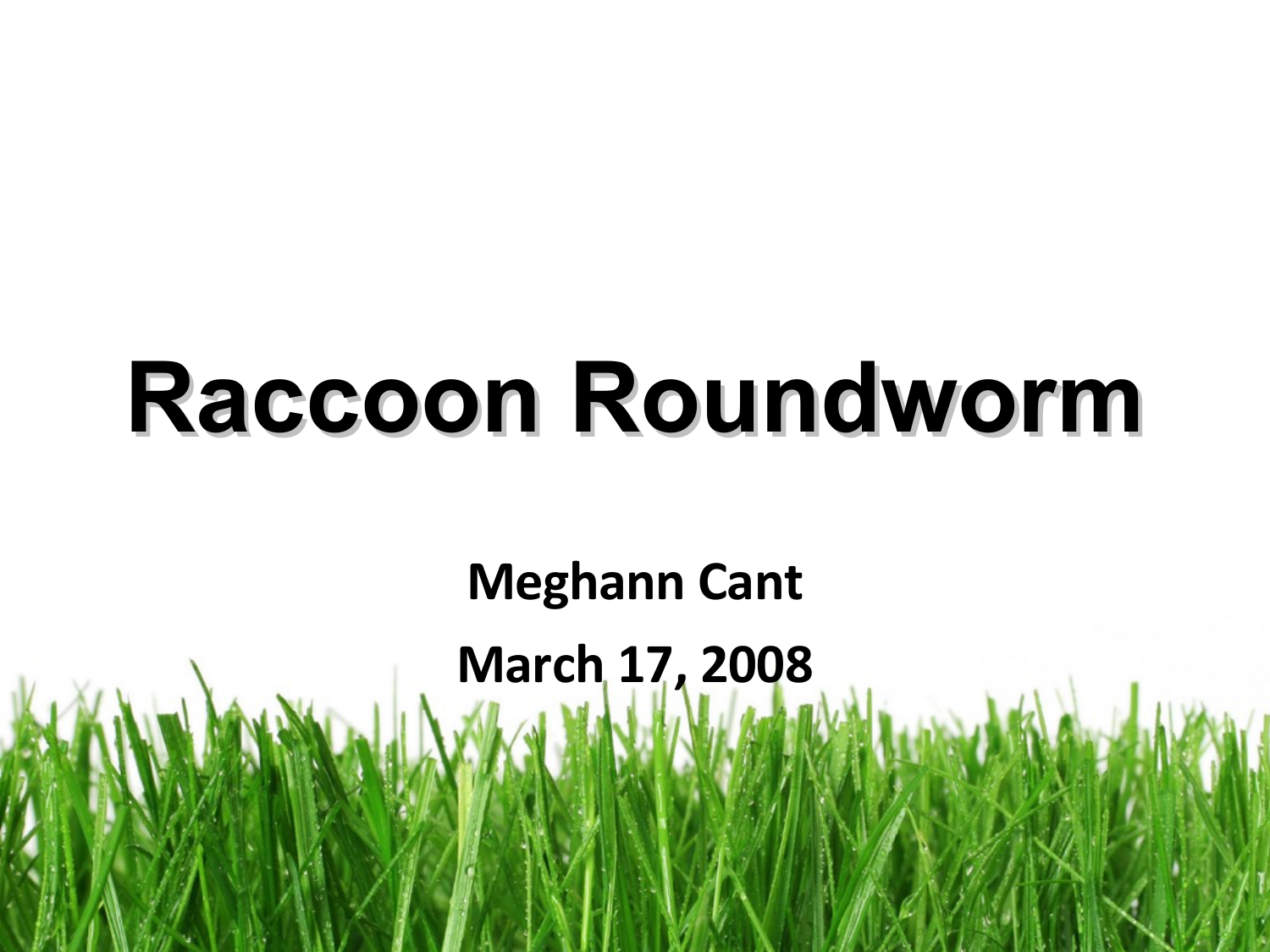## **Overview**

- 1. What is it?
- 2. What does it do?
- 3. Why is it a problem?
- 4. What can be done about it?

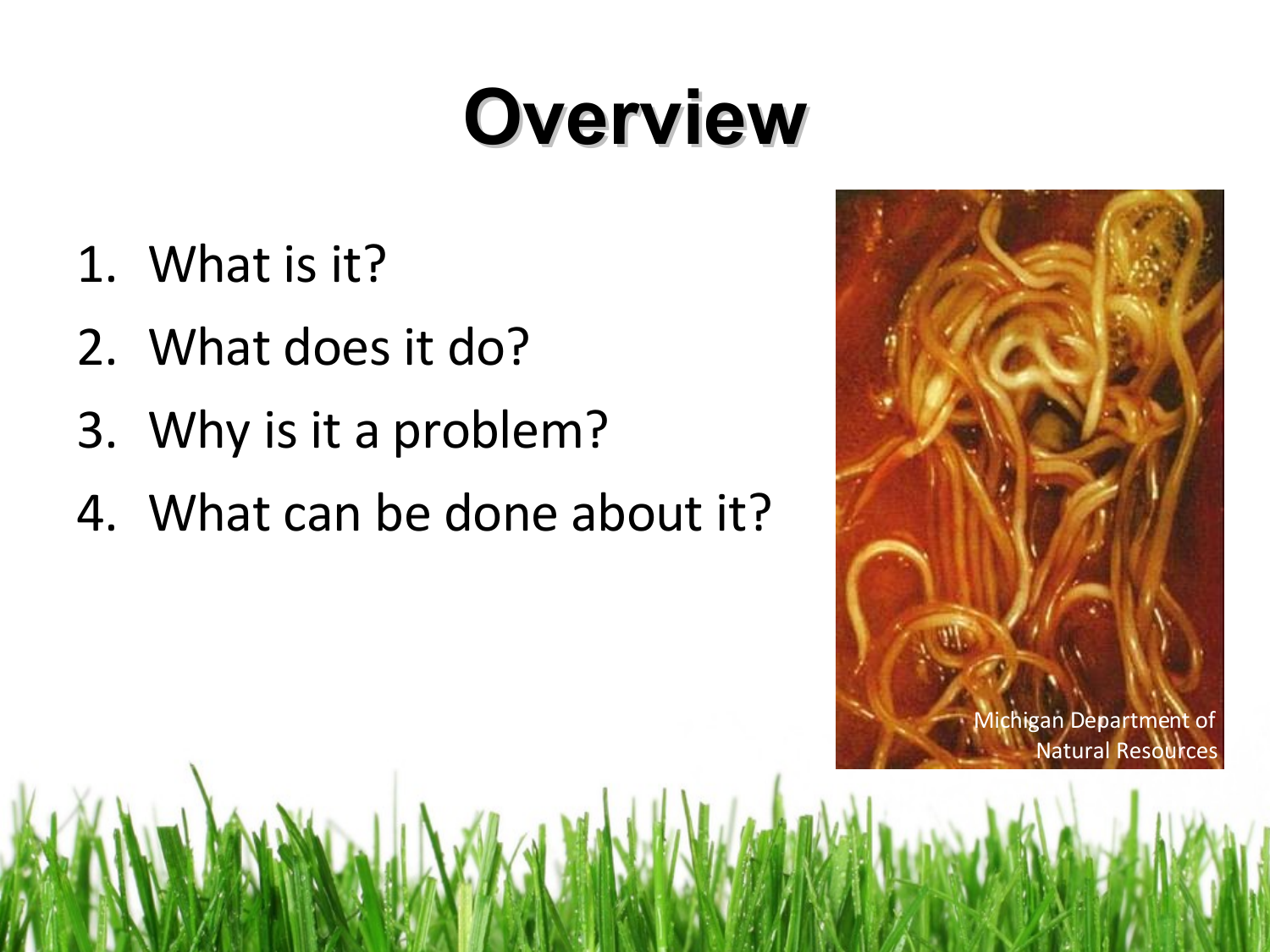# **1. What is it?**

- *Baylisascaris procyonis*
	- Nematode
	- Parasite
	- Family Ascarididae
	- Distinct species
	- Raccoons are its natural host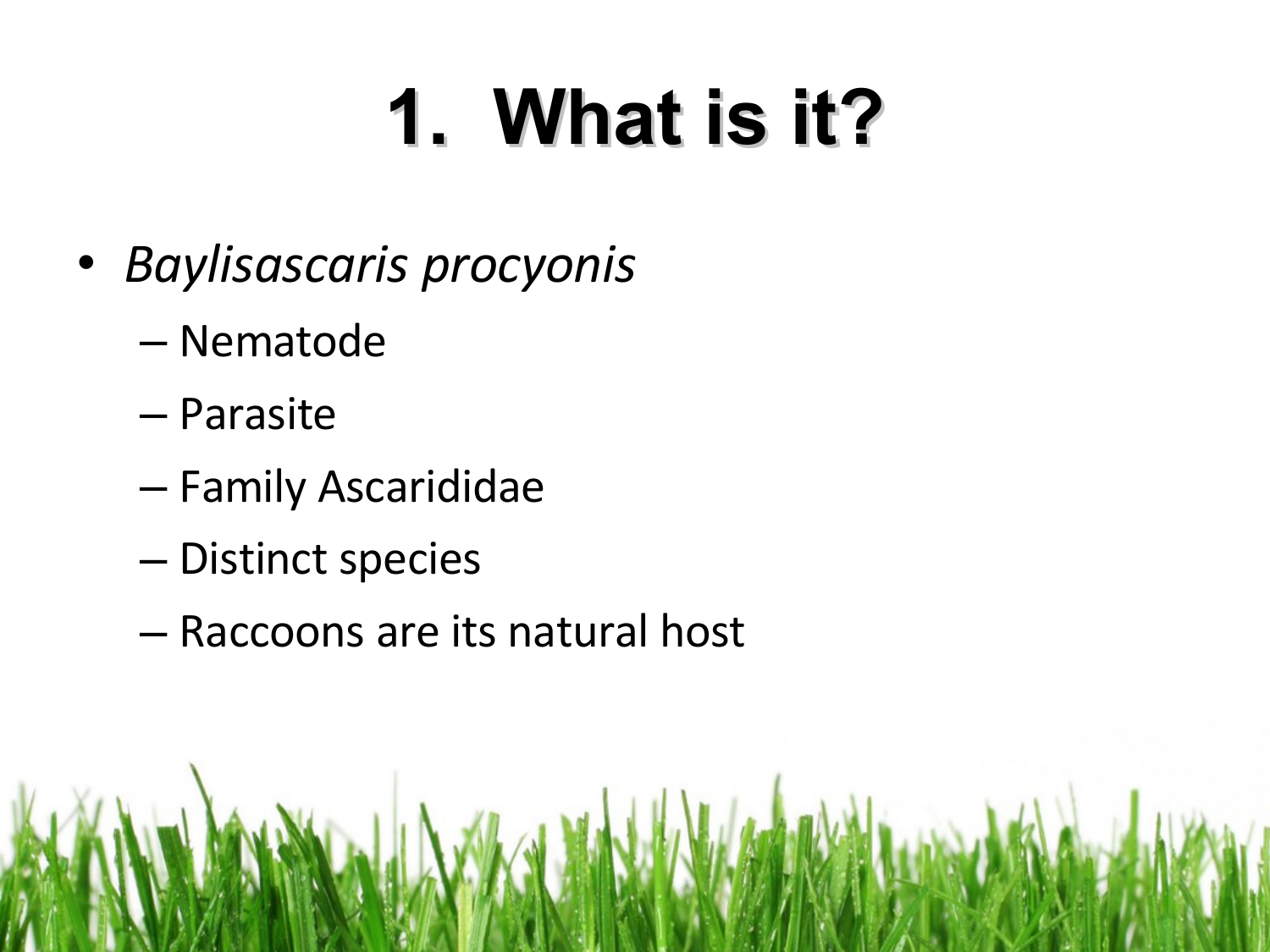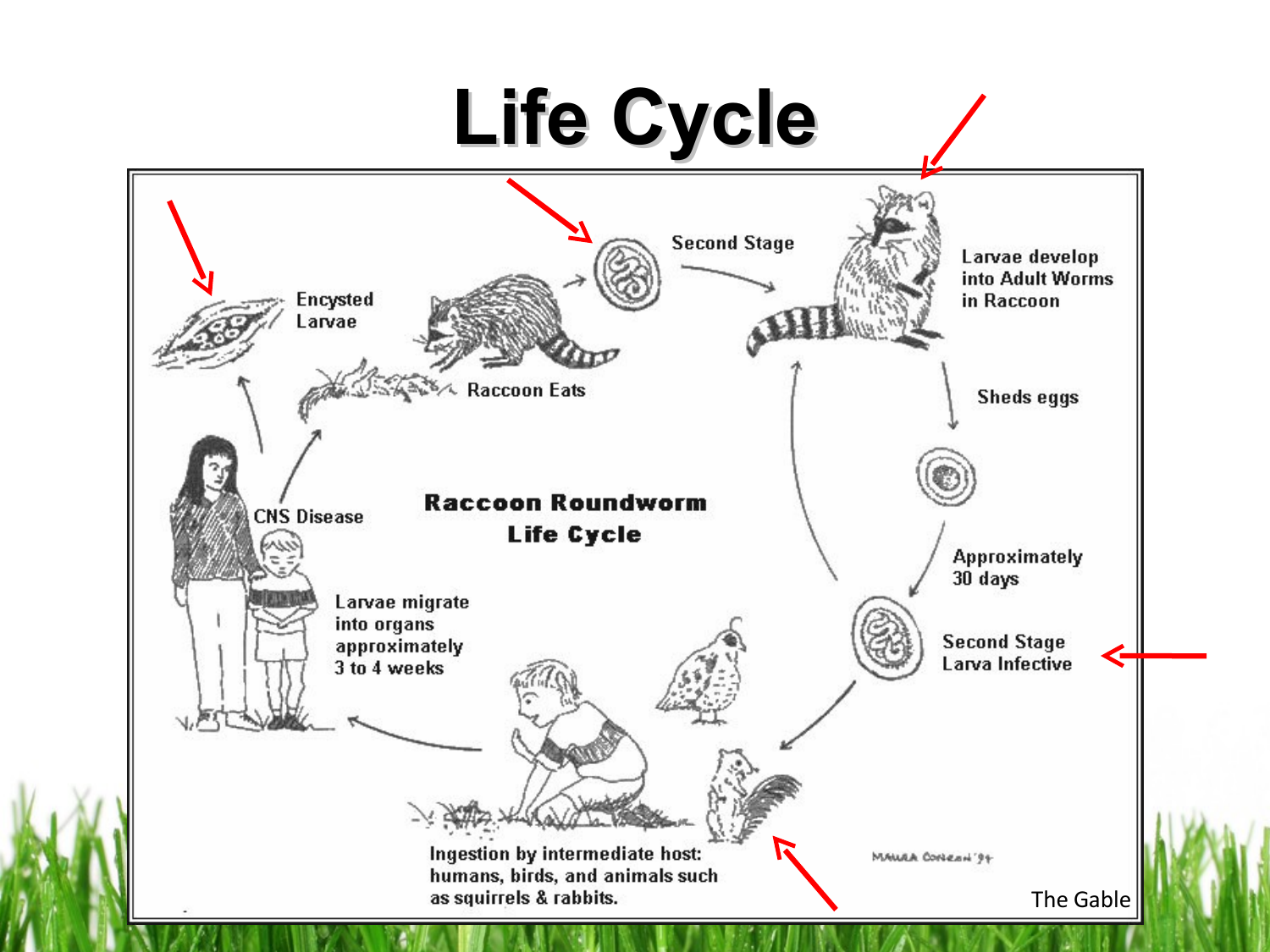# **Eggs**

- Thick, sticky shell
- Single-celled embryo
- 63 to 88 μm by 50 to 70 μm

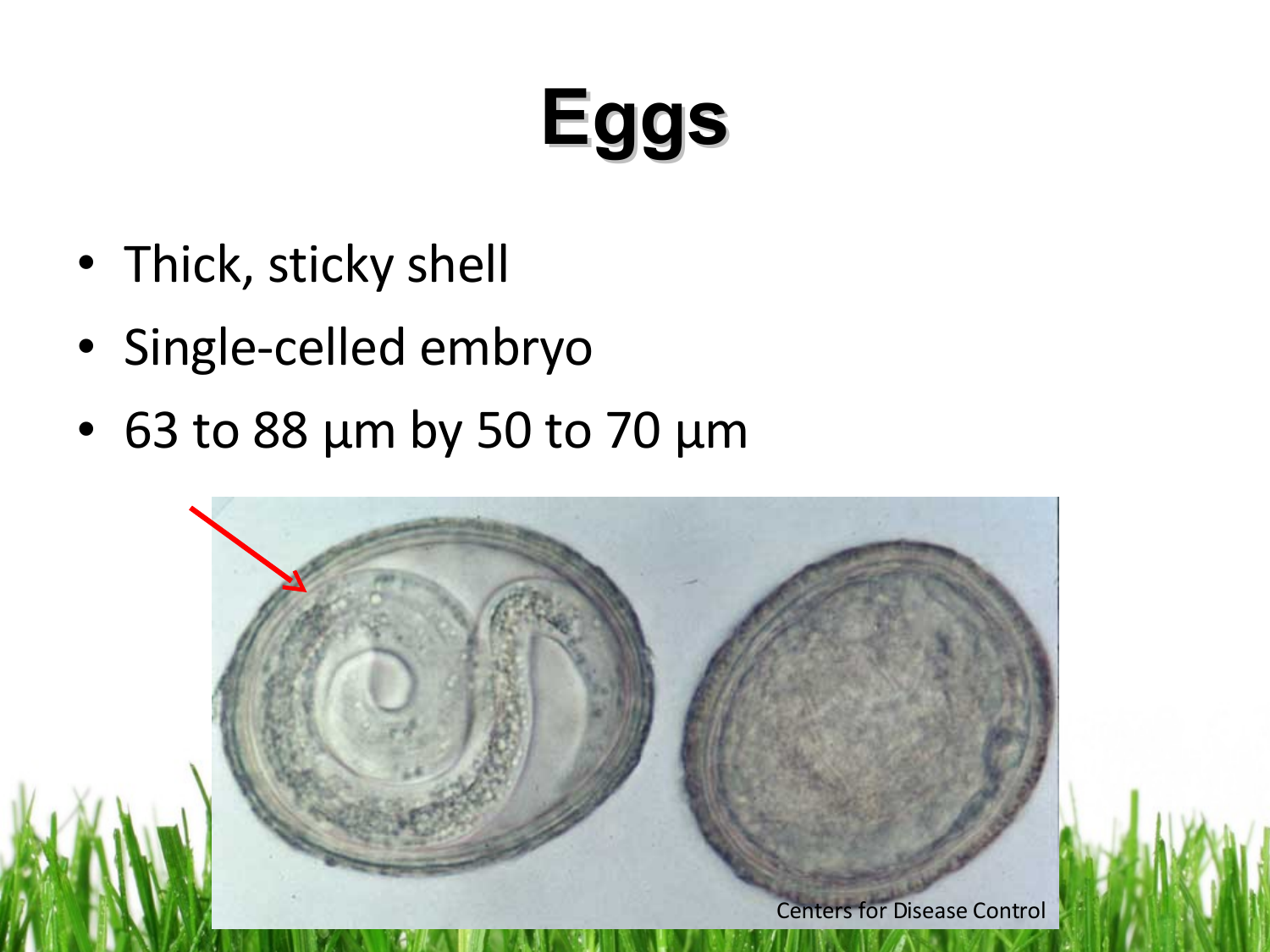# **Adults**

- Females: 20 to 22 cm long
- Males: 9 to 11 cm long
- Reproduce sexually
- 115,000 to 179,000

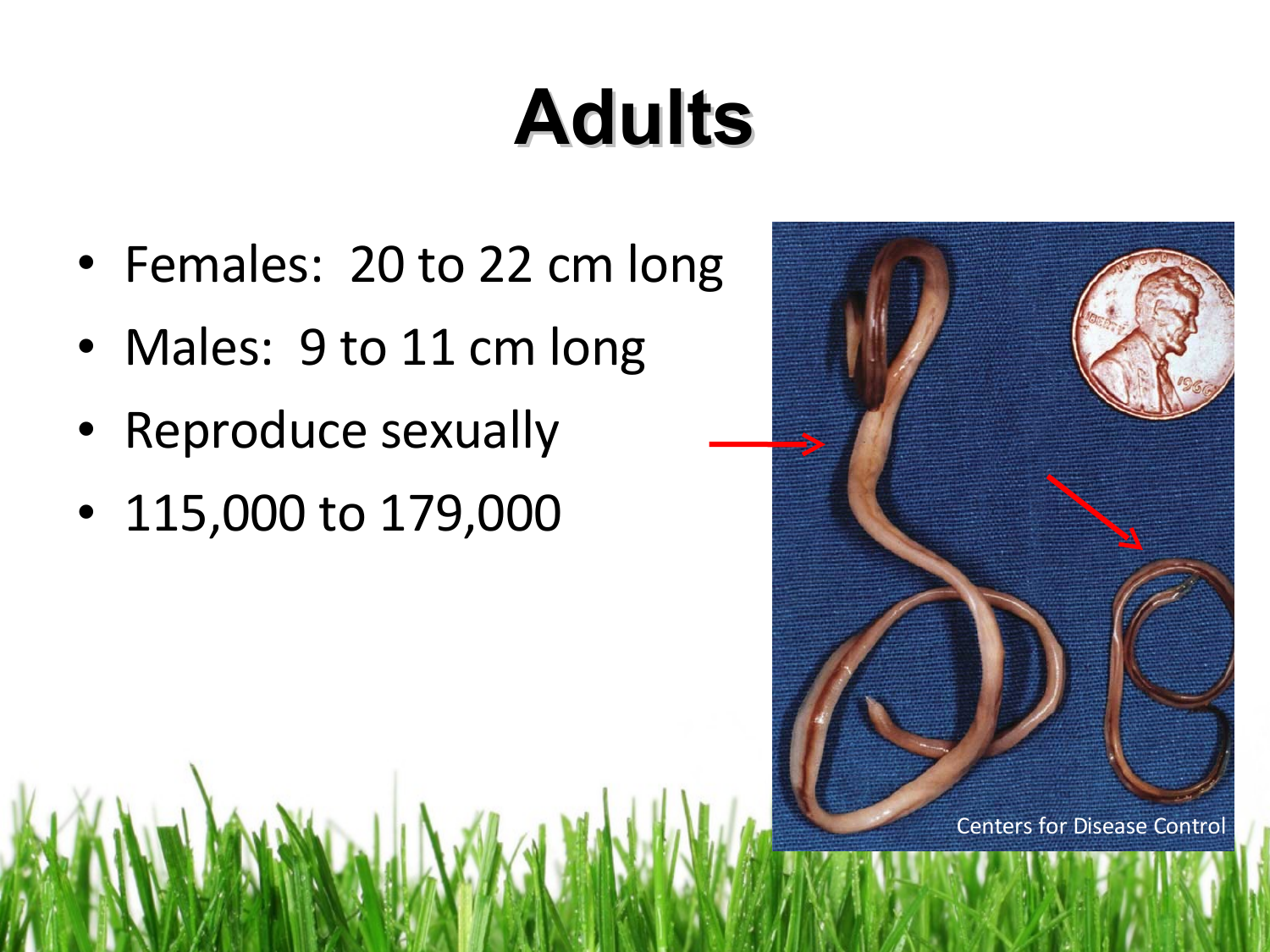# **2. What does it do?**



Raccoons

- Usually subclinical
- Heavy: 43 to 52 worms
- Juveniles: 48 to 62 worms
- Adults: 12 to 22 worms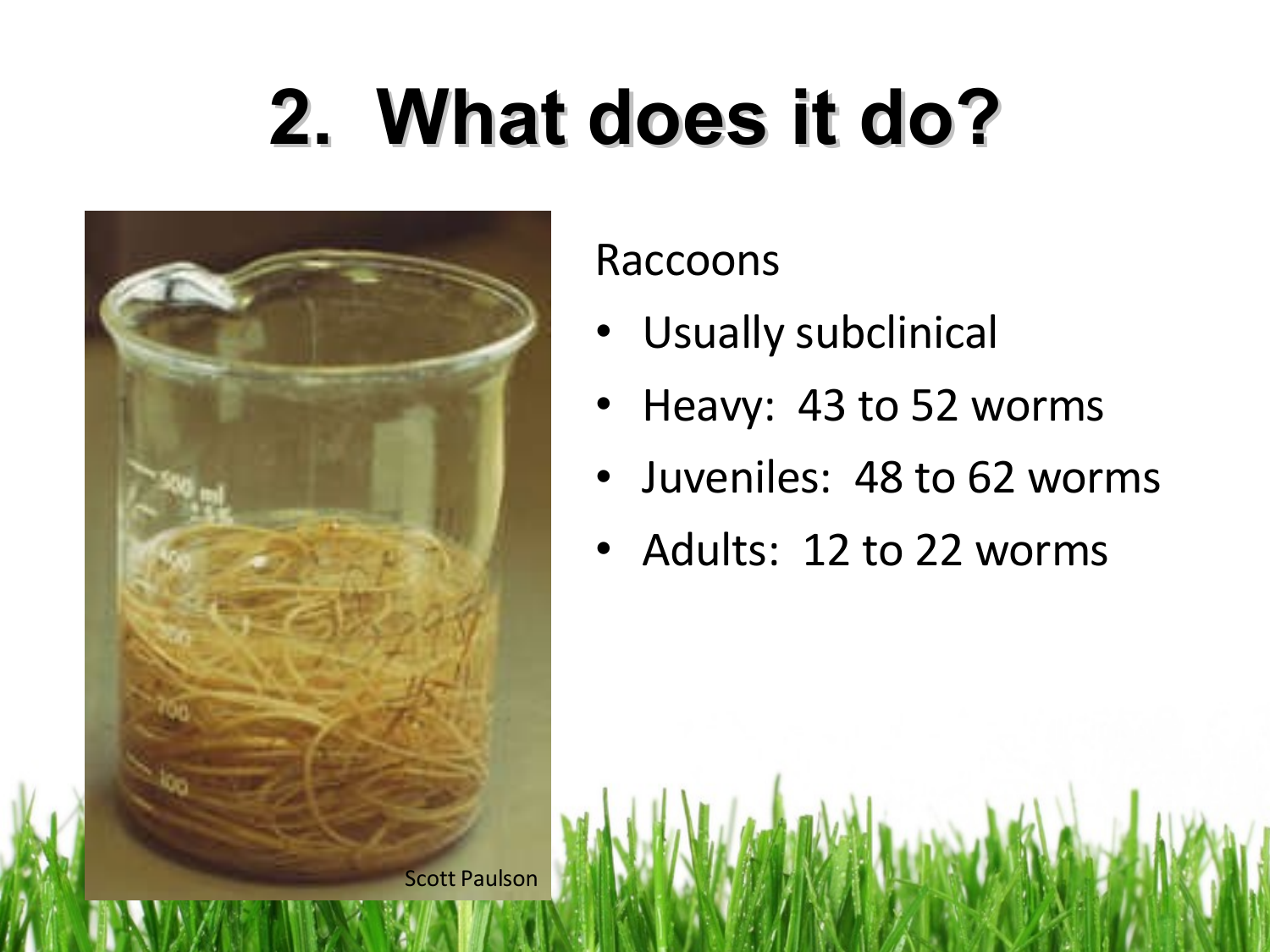#### **Prevalence**

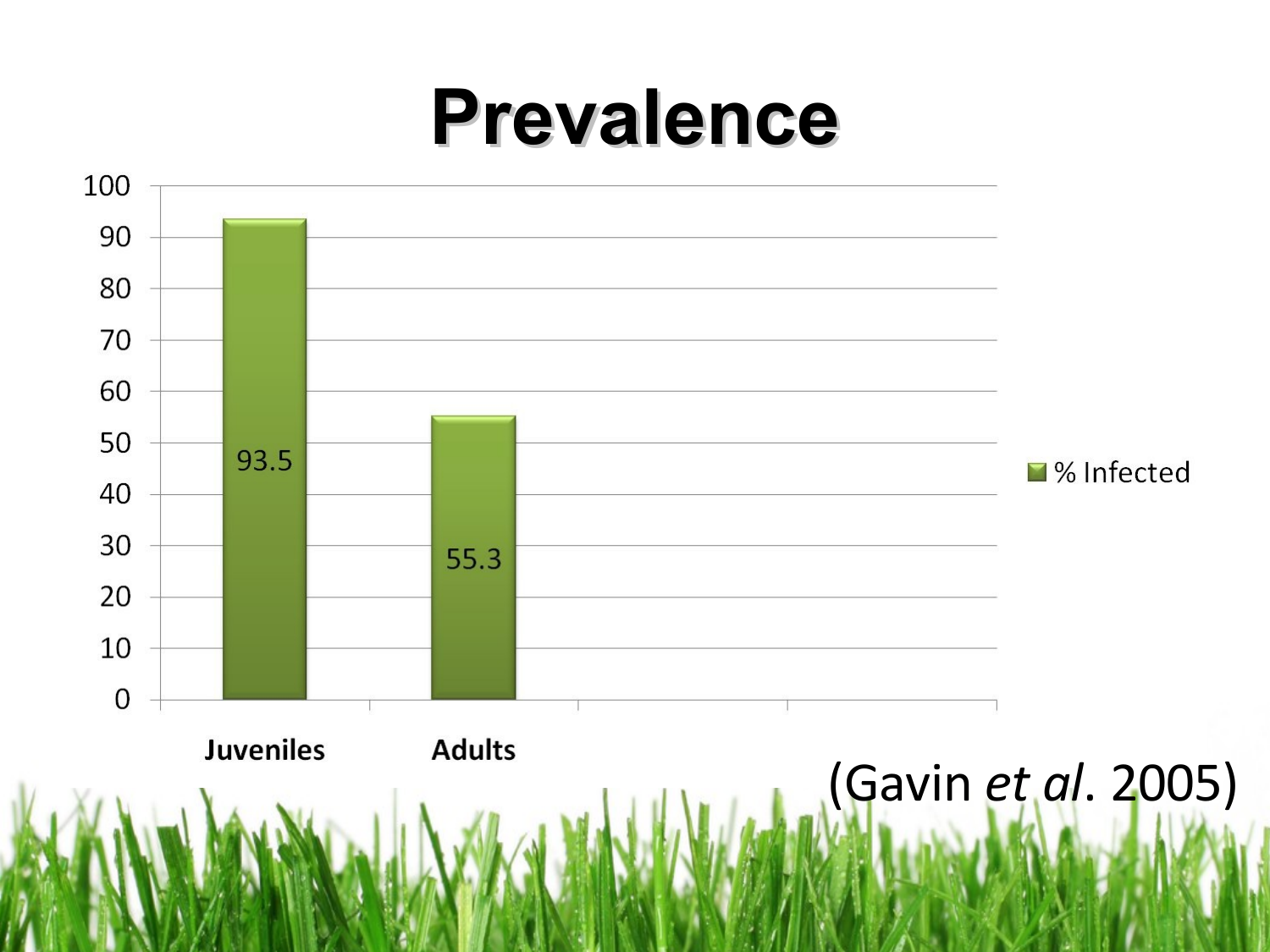# **3. Why is it a problem?**

- Zoonotic
- Average: 20,000 to 26,000 eggs shed/gram of feces
- Highest on record: > 250,000 eggs shed/gram of feces
- It only takes a few to cause disease!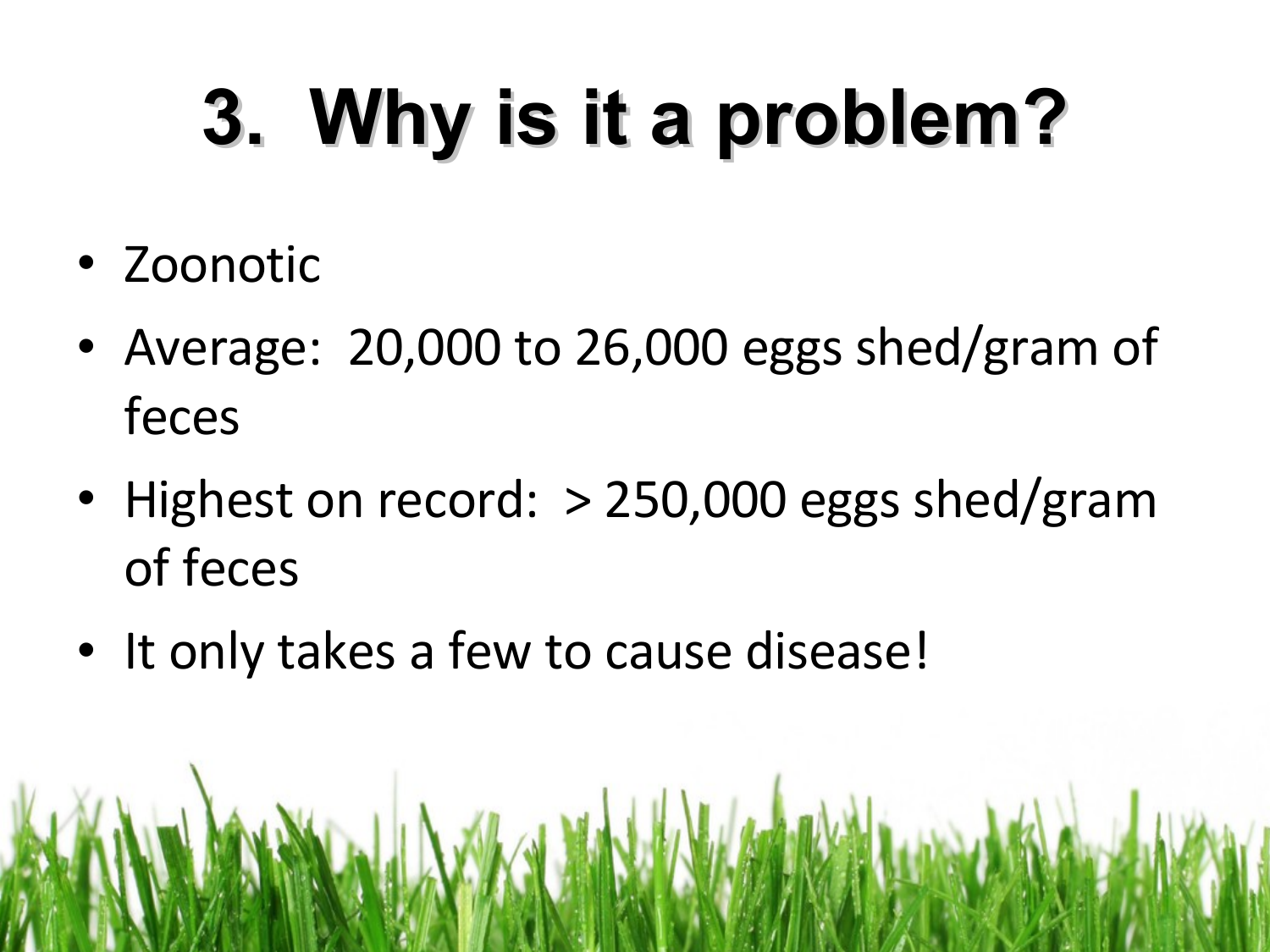# **Accidental Ingestion**

Birds and rodents

• Seeds in feces

#### Children

• Contaminated soil or water

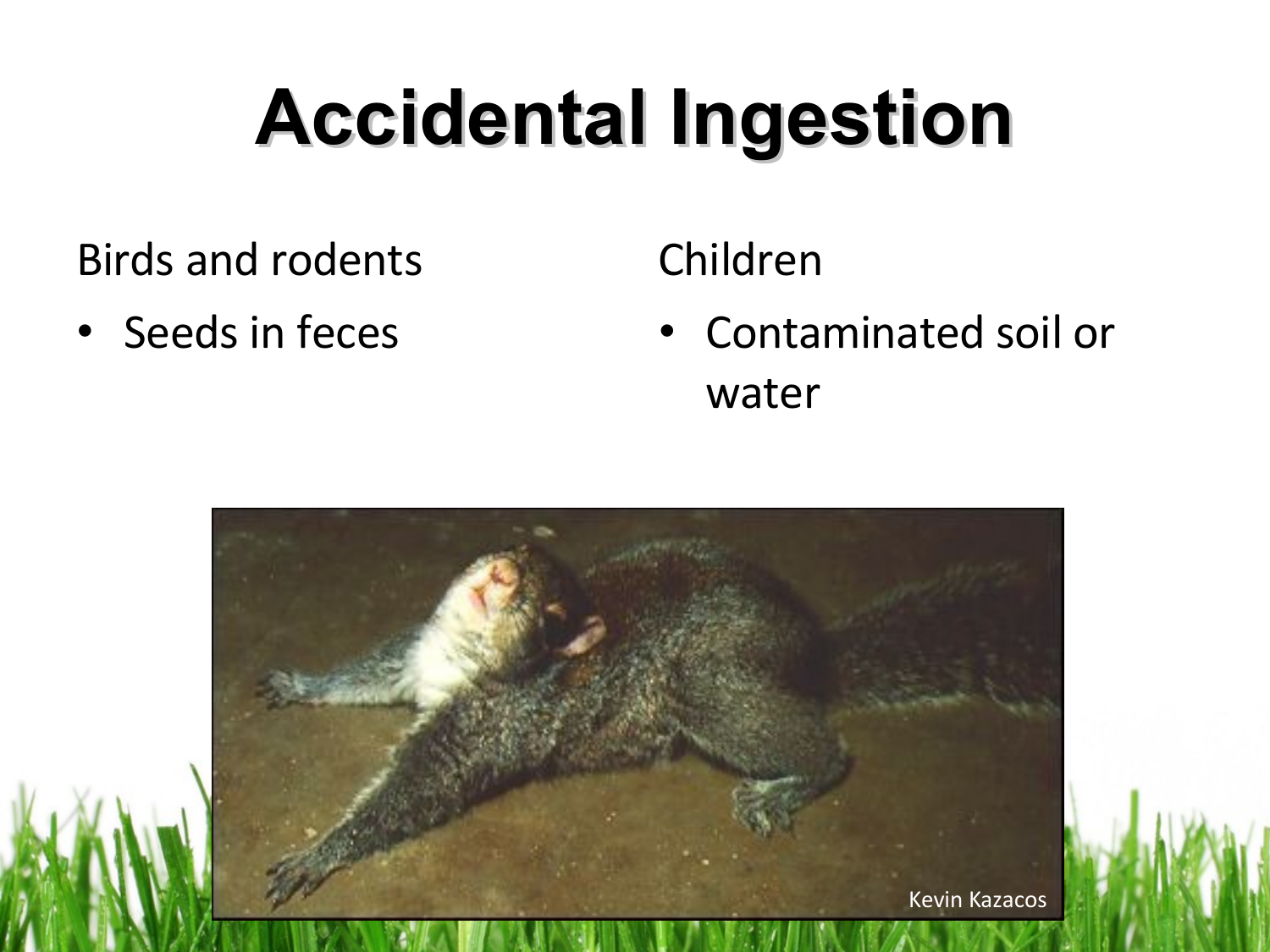#### **Disease Potential**



- Urban areas
- Latrines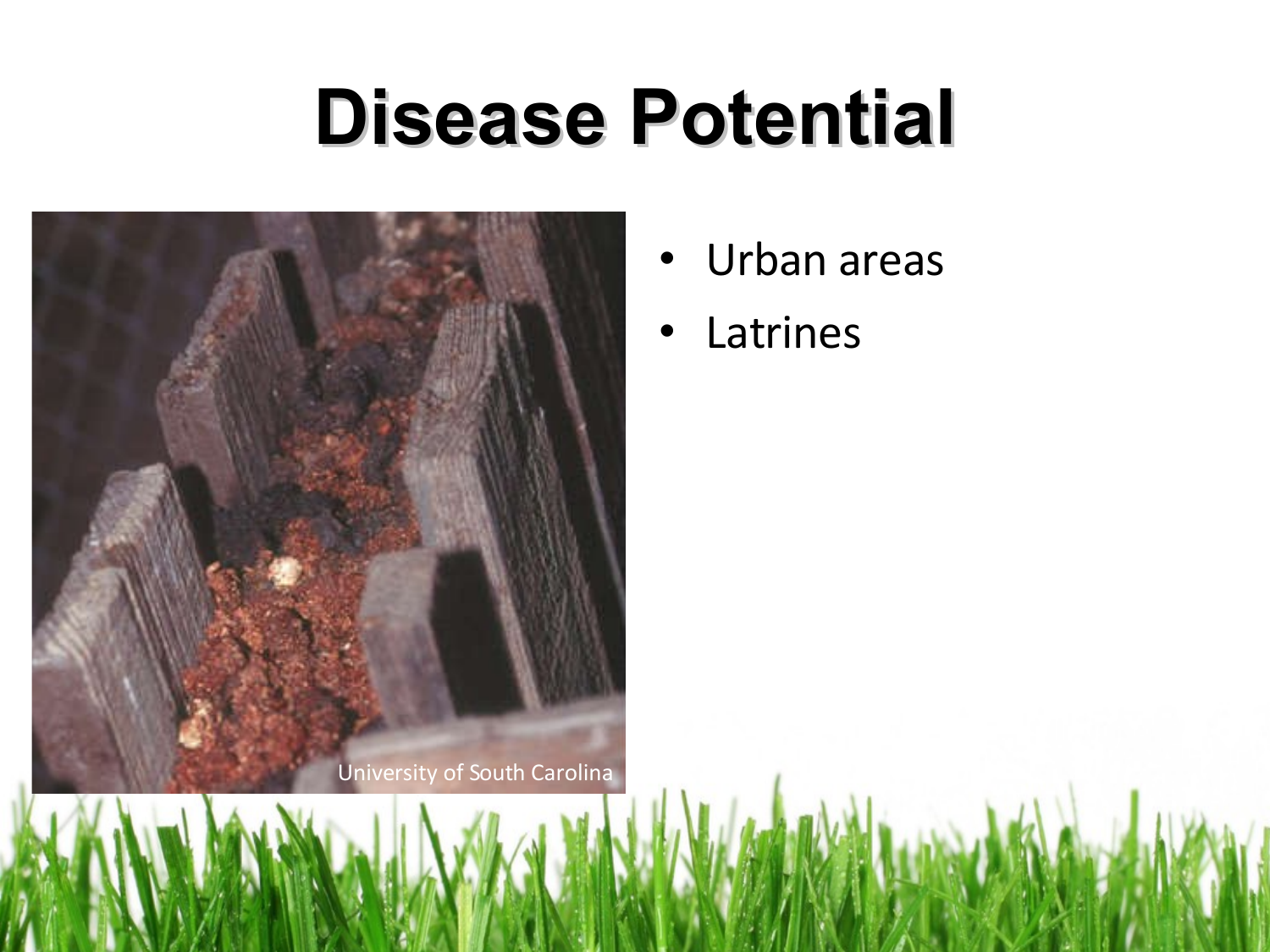#### **Latrines**

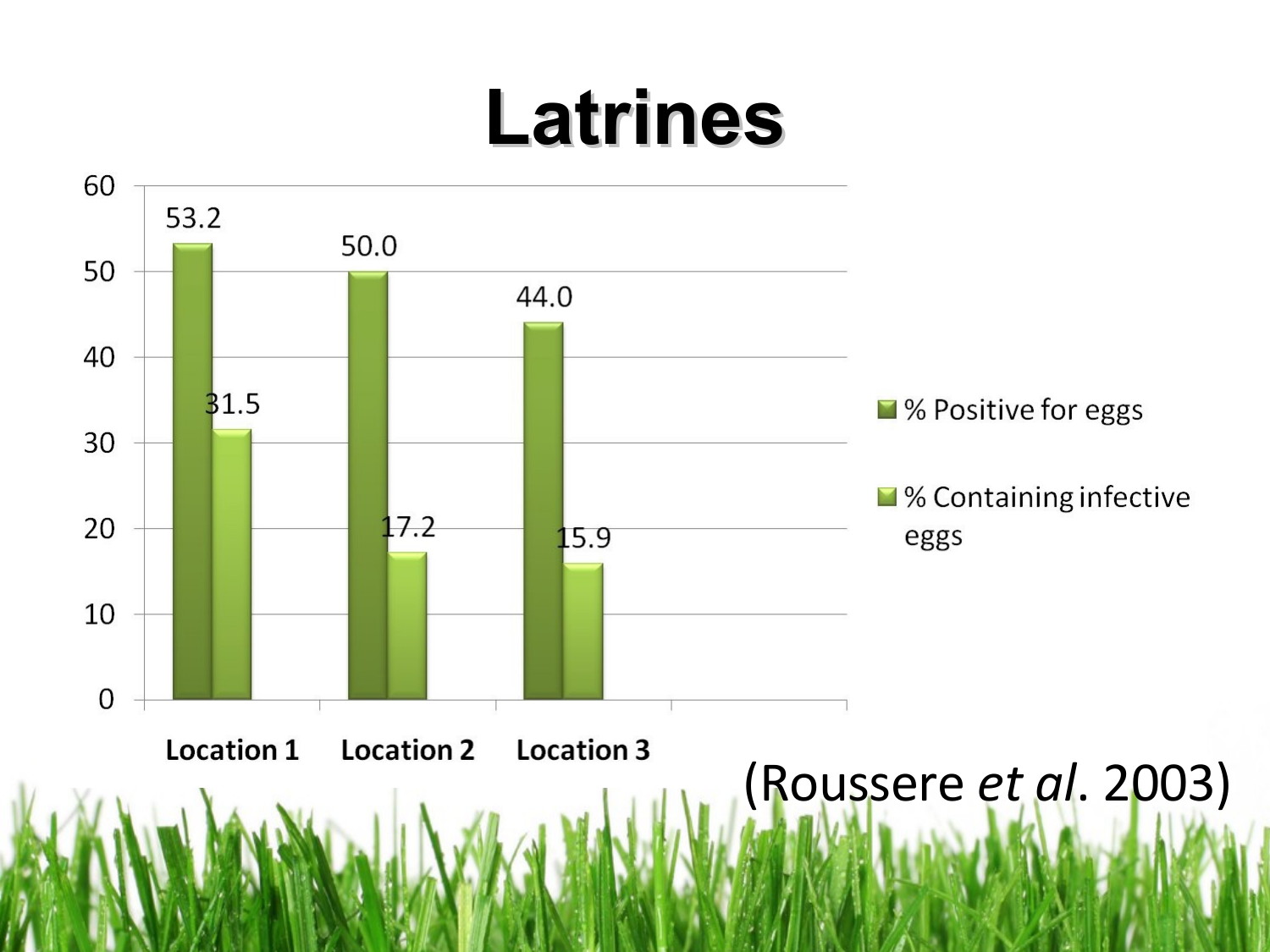#### **Disease**

- Dead-end host
- Visceral larval migrans

– Liver, lungs, eyes, brain, spinal cord

• Ocular larval migrans

– Eyes

- Neural larval migrans
	- Brain and spinal cord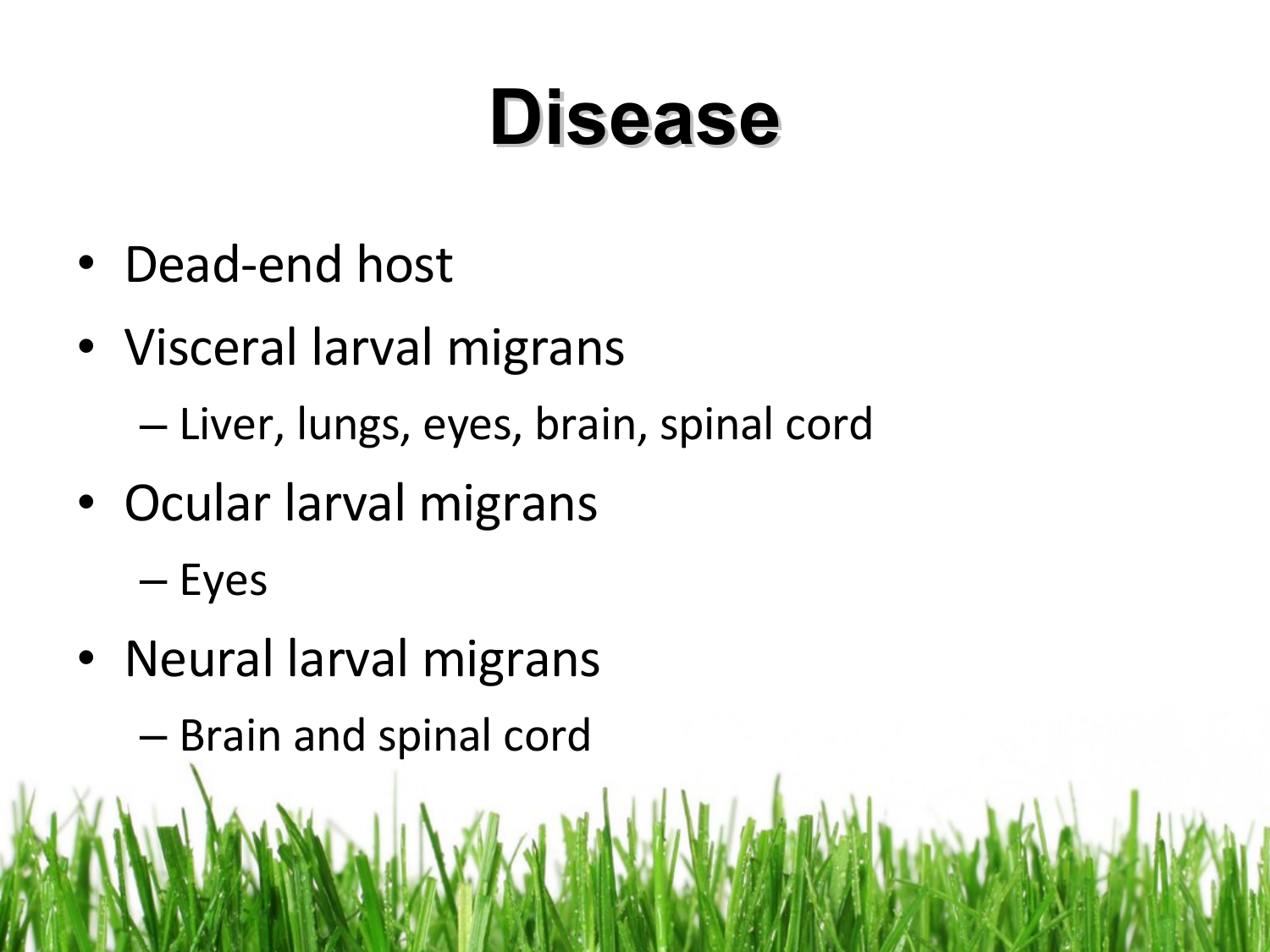# **Symptoms**

- Tiredness
- Nausea
- Loss of muscle control
- Blindness
- Paralysis
- Coma
- Death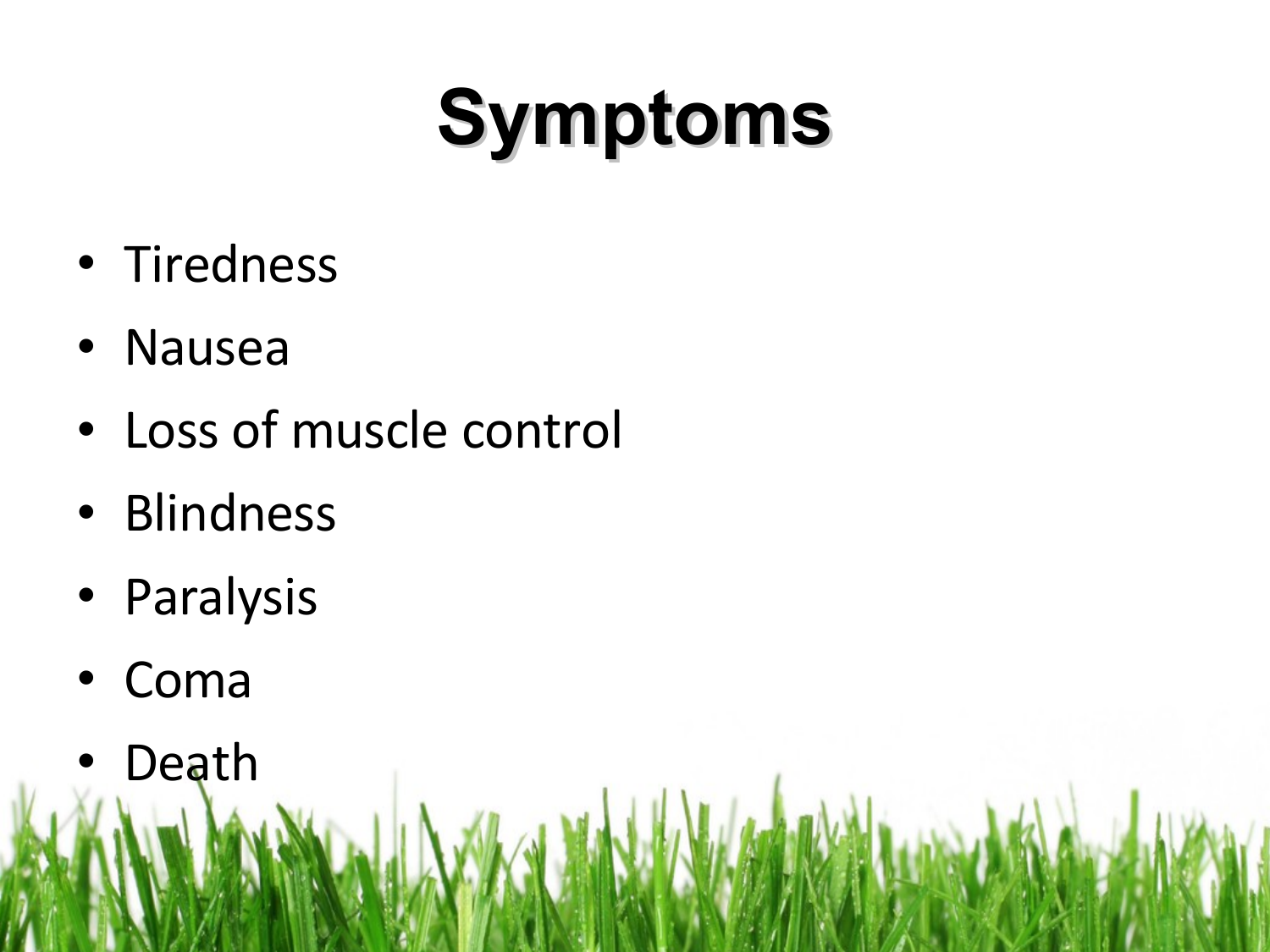#### **Disease Incidence**

#### 13 Cases, 1980-2002



# (Gavin *et al*. 2005)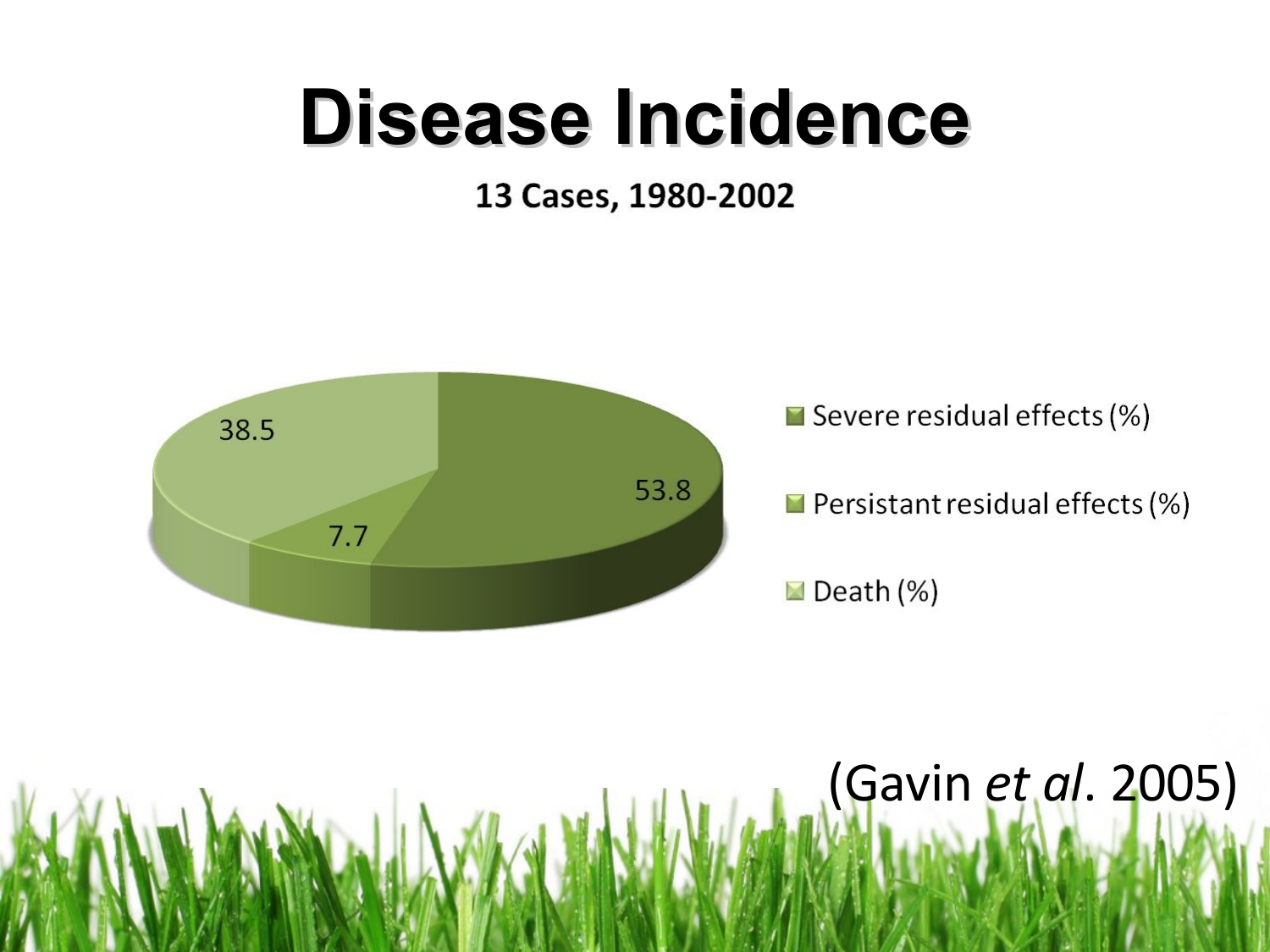# **4. What can be done about it?**

- Eggs remain viable in the environment for years
- Disinfectants do not work
- High heat is effective, but often impractical

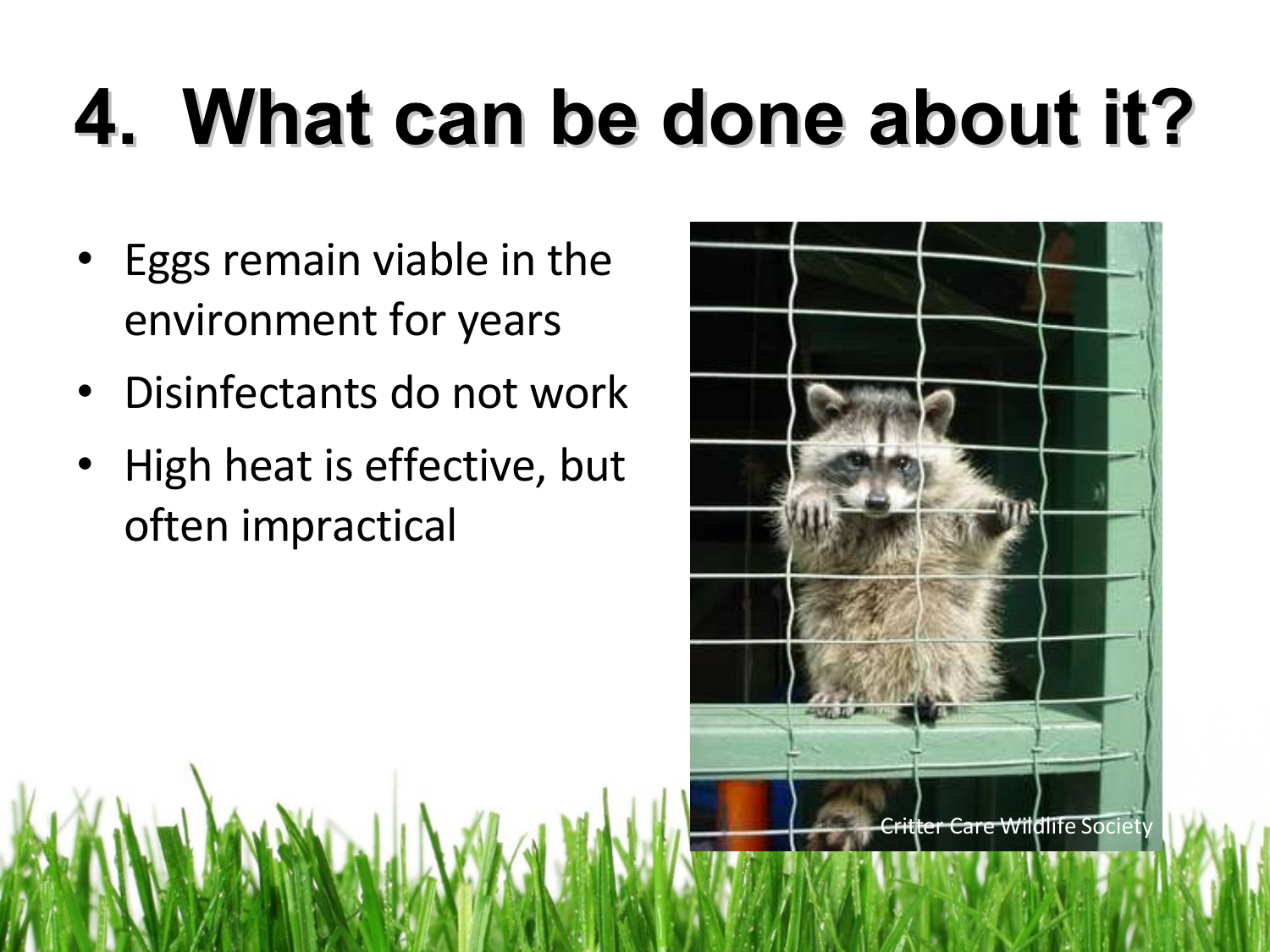## **Treatment**

Humans

- Albendazole and dexamethasone
- Start immediately

Raccoons

- Pyrantel pamoate
- Mebendazole
- **Fenbendazole**

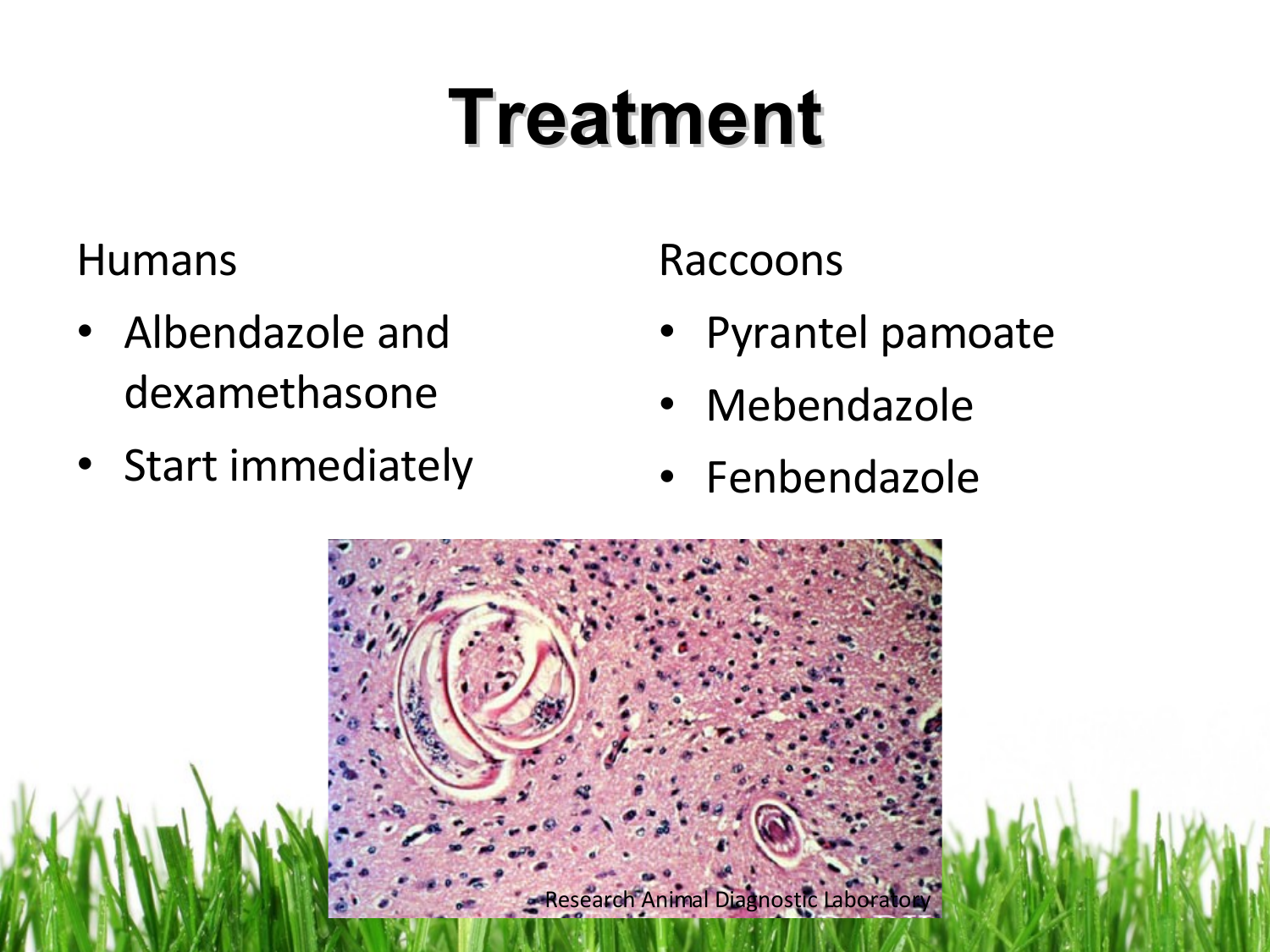## **Prevention**

- Do not feed raccoons
- Use gloves, boots, and masks
- Follow quarantine procedures
- Dispose of latrines properly